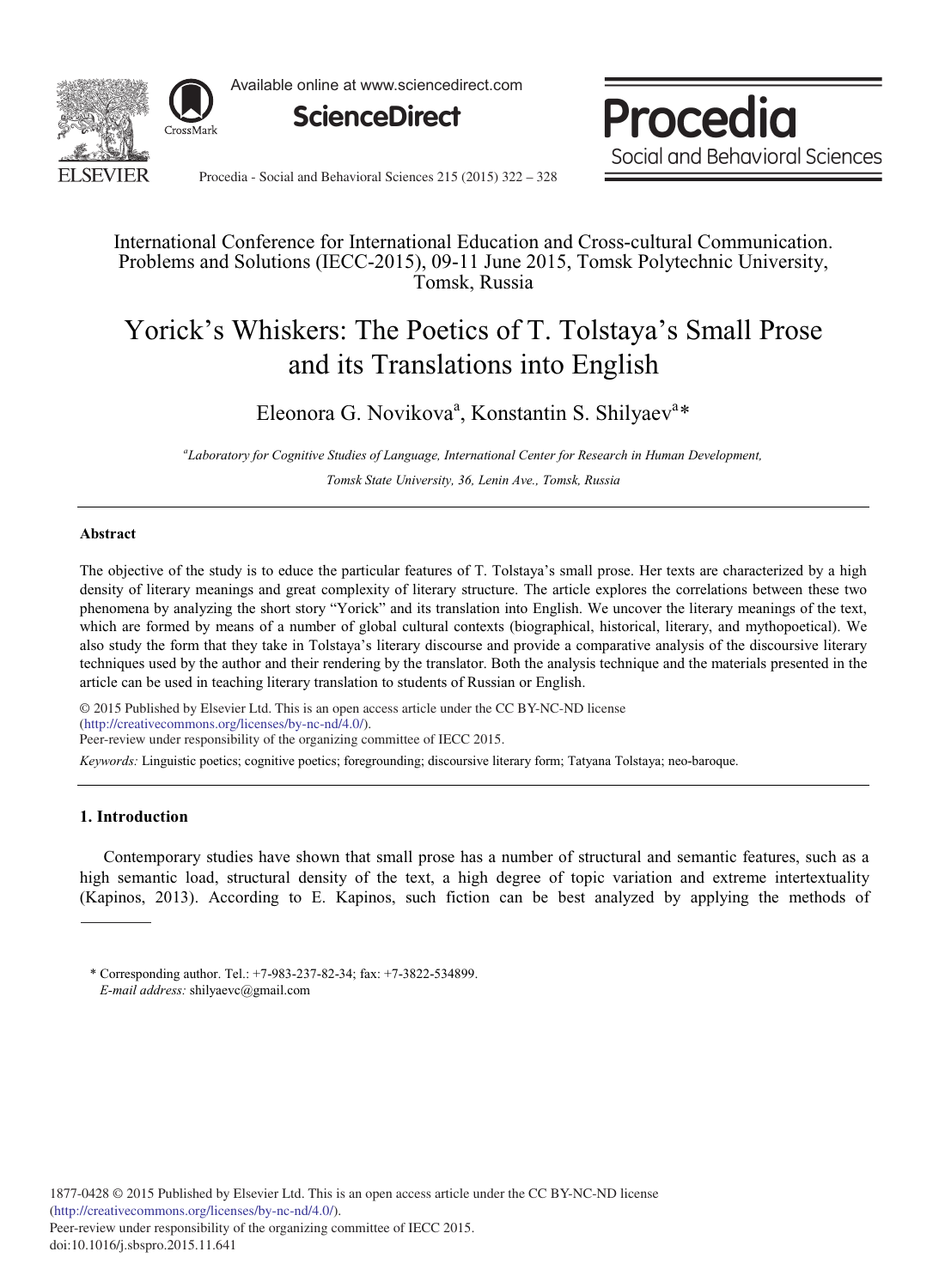One of the brightest examples of contemporary small prose is the short stories by T. Tolstaya. They have garnered popularity both among Russian and English-speaking readers. Up to date, five short story collections and the novel "The Slynx" have been translated into English.

The complexity of Tolstaya's post-modern small prose, its active use of semantic word structure and its associative potential, make such texts exceptionally difficult to translate. The peculiar language of Tolstaya's works has been termed a "dense network" (Goscilo, 1996) or a "complex ornament" (Frolova 2011). It is our goal to discover what discoursive means are used by the author and the translator for (re-)creating the particular word meanings in Tolstaya's small prose.

## **2. Material**

The material for the study was the short story "Yorick" by Tatyana Tolstaya (Tolstaya, 2007) and its translation into English by Jamey Gambrell (Tolstaya, 2005).

### **3. Method**

In order to study the conceptual, imagery, and discourse levels in all their complexity, we developed a methodology that unites the methods of linguopoetics and cognitive poetics. The principal method is the stylistic experiment developed by L.V. Scherba and improved by A.M. Peshkovsky and L.S. Vygotsky (Klimovskaya, 2014). Additional methods are componential and distributive analyses of the lexemes used in the text. The specificity of the story made it necessary to apply a comparative analysis of lexical semantics, discourse structures, and imagery schemes of the story. Intertextual analysis was used to reconstruct various conceptual planes of the text.

One of the central notions that we use in our analysis is the notion of actualization, first introduced in (Mukarzhevsky, 1967). Literary actualization is based on adeviation from the linguistic norm. As a result, the word or the phrase actualized acquires an additional, *literary* meaning. As a fruit of the writer's efforts, the linguistic matter is transformed in her works, creating the *discoursive literary form*. The latter is defined as a system of neutral and transformed words and phrases with their additional meanings (Klimovskaya, 2009). This system can achieve a very high degree of complexity. One of the tasks of the present study is to (partially) uncover this complexity.

## **4. Discussion**

The short story "Yorick" occupies roughly 4 pages. The storyline is a chain of the narrator's childhood memories about her grandmother Natalia Vasilievna – a real beauty – who, after the Revolution, fled to Europe on a steamboat and in the 1920s came back to Russia with her little son. Apeculiar feature about the narrative structure of the tale is that the narrator takes two positions at once: that of a child, whose immediate reactions to the events are clear to the reader, and that of an adult, taking a more distant and evaluative stance, at the same time telling the story itself.

By introducing a child's point of view (which Tolstaya often does in her prose) Tolstaya motivates the strengthening of the subjective stance. Nevertheless, the subjective stance is in dialogue not only with the adult's position, but also with a multitude of other positions that are introduced intertextually. As E. Goschilo notes, Tolstaya's subjectivized narrative form, along with the myth and the intertext, provide her stories with an intrinsic polyphony (to use M. Bakhtin's terms). At the same time, they permit the writer to promote the language of the texts as the protagonist itself (Goscilo, 1996). The highlighting of the language takes place due to Tolstaya's effort to find the right words and the right literary form.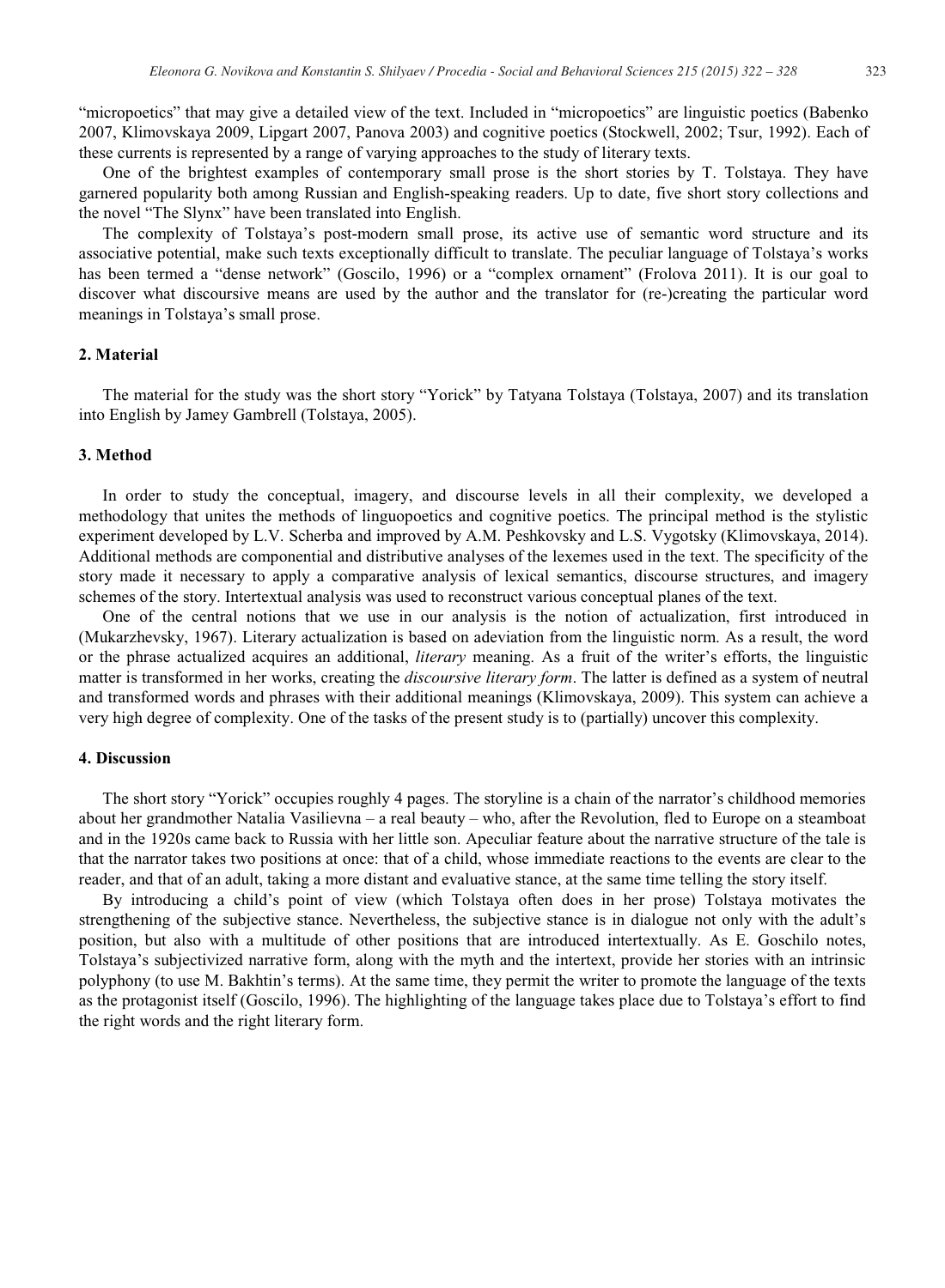#### *4.1. The associative principle of textual progression*

The interplay of different "voices" in "Yorick" is provided by aspecial discourse structure, which is organized along the principle of consecutive associative semantic progression of the text. The gist of the principle is that the direct logical connection between utterances and their elements is replaced with an associative connection. This happens due to the vast usage of metaphorical and metonymical mappings. It leads to the weakening of syntagmatic connections and the strengthening of paradigmatic connections between the units of literary form – words and literary images.

The flow of associations (to which the aforementioned principle refers) is initiated by the whalebone, "fished" by the narrator from the button tin standing on the windowsill. The whalebone turns out to be a piece of the narrator's grandmother's corset – a pre-Revolutionary fashion relic (hereafter we give the English translation by Jamey Gambrell, unless stated otherwise. The Russian lexemes in the analysis are taken from the original story by Tolstaya, 2007).

*The corpses of tiny objects, shells of sunken islands. One that constantly surfaced, fell to the bottom, and then surfaced again was a dull-white, bony blade, good for nothing. Of course, like everything else, no one ever threw it away. Then one time someone said, "That's whalebone, a whale whisker."*

*Whalebone! Whale whiskers! Instantly, monster whale-fishes came to mind, smooth black mountains in the gray, silvery-slow ocean sea. In the middle of the whale—a fountain like the ones at Petrodvorets, foamy water spouting on both sides. On the monster's face—small, attentive eyes and a long, fluffy mustache, totally Maupassant. But the encyclopedic dictionary writes, "Teeth are found only in so-called 'toothed-W.' (dolphins, narwhals, sperm W., and bottle-nosed W.), which feed mostly on fish; the whiskered, or baleen W. (gray W., right W., rorquals), has horny formations on the roof of the mouth, plates mistakenly called 'bones' or 'whiskers,' which serve to filter plankton." Not true, that is, they're not only for filtering. As late as 1914, a seamstress sewing a stylish dress for Grandmother <…> grabbed a handful of "bones" that came from the mouth of a gray W., or perhaps it was a right W., or maybe even a rorqual, and sewed them into Grandmother's corset, and Grandmother circulated with great success, wearing under her bust, or at her waist, slivers of the seas, small pieces of those tender, pinkish-gray palates, and she passed through suites of rooms, slim and petite, a decadent Aphrodite with a heavy knot of dark-gold hair, rustling her silks, fragrant with French perfumes and fashionable Norwegian mists <…>*(Tolstaya, 2005).

In the Russian text the associative principle of textual composition is effected by using metaphorical and metonymical connections between different meanings of the same word. When translating into English, the translator has to look for other discoursive means in order to recompense the difference in the systems of the two languages.

For instance, the associative connection between the *whalebone* (in Russian, lit. *whale moustache*) and *Maupassant's moustache* is based on the semantic structure of the Russian word "us", which can be applied indiscriminately to whalebone, animal's whiskers and a person's moustache. The English "whalebone" has a different origin (*bone*) and is not used to refer to an animal's whiskers or a person's facial hair. With the aim of reestablishing the original semantic connection the translator uses a number of different lexemes that form a chain: *whalebone* (corresponding to the Russian "kitovyi us") – *whale whiskers* ("whiskers" used to denote the bristles of an animal and, in and old-fashioned way, the hair growing on a man's face) – *moustache.* The evidence for the translator's perception of the associative connection between the *whale – pet – person* is his usage of the metaphor *the monster's face*. In the Russian original, this chain of associations is manifested by the metaphor *mordachudyyudy*. *Chuda-yuda* being a mythical monster in Russian folklore, the word *morda* can only be used in relation to animals in its direct meaning.

Thus, due to the fact that the translator could not make use of the semantic structure of a polysemous word, he decided to keep the original transitions in the chain of associations by transforming the metaphor and placing hyponyms in close proximity.

The associative connections in the story are organized not only in linear fashion. They also create interaction between remote fragments of the story. We will illustrate it with two examples. In the first,the associative connection is kept in translation, in the second,it is lost.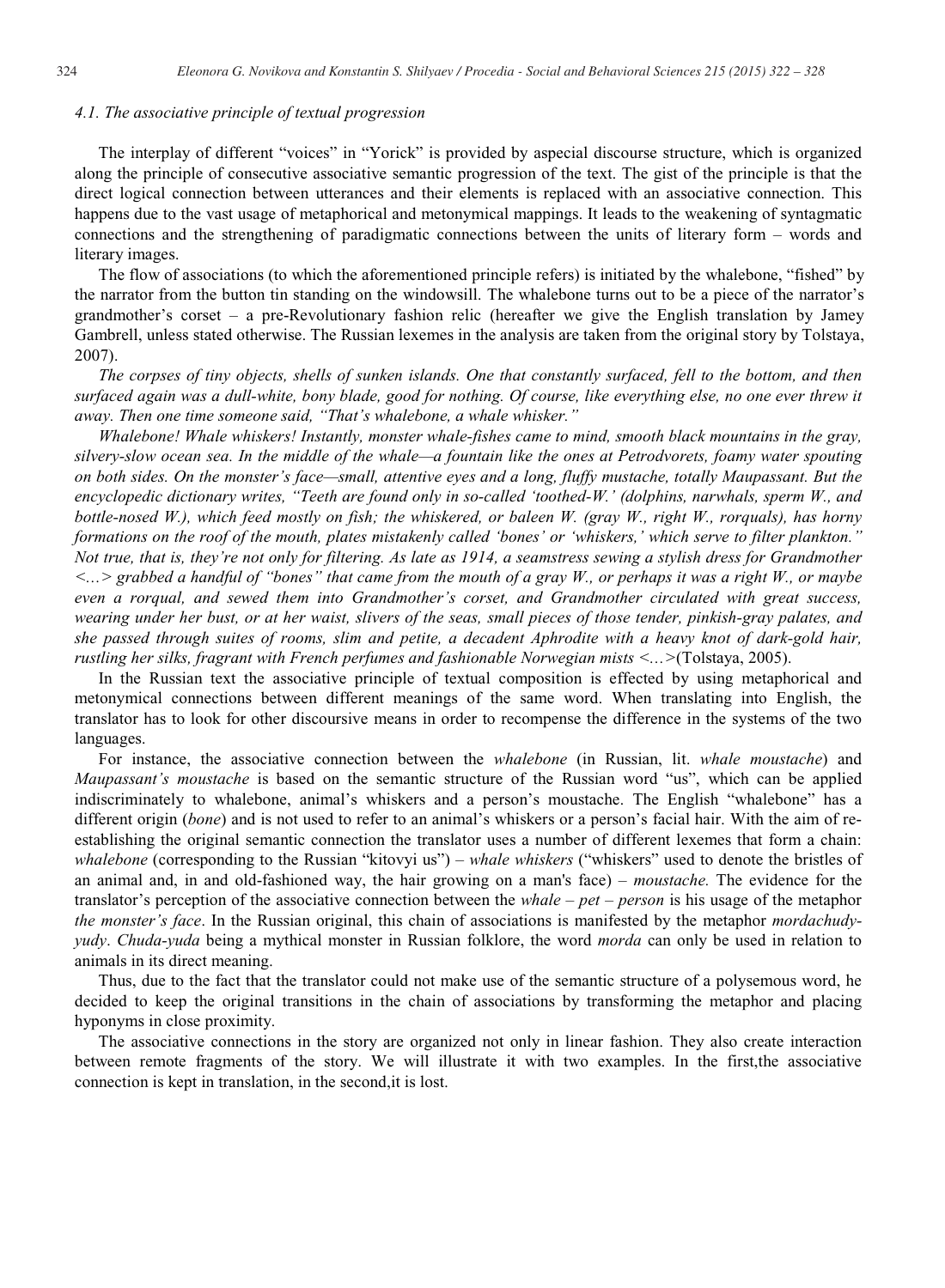(1) The associative connection between the whale, the man and the pet which we had mentioned earlier is actualized once more in the story's final: *our very own, personal, gray, right, rorqual, our poor Yorick*. This semantic convergence allows Tolstaya to portray different entities in one image: the whale, the pet (be that afavourite animal or a favourite jester, as in Hamlet), the close friend and the literary character. The high pathos in the fragment is achieved via the introduction of the whale into the personal space of the narrator and the reader. It is done by using personal pronouns and the adjective *personal.* The semantics of *personal* and *very own* is strengthened in the Russian text by the use of the diminutive suffix in the word *polosatik,* absent in the English *rorqual*. By way of mutual correlation, the concrete images form a general image of a mortal creature that lives while its memory lives on in the recollections of other people and is transmitted through stories, both oral and written.

(2) In the beginning of the fragment about the whalebone, a special formula from Russian fairytales is used to refer to the whale: *chudo-yudo, ryba-kit* (lit. *miraculous whale-fish*). The semantics of miracle is made manifest once more atthe end of the story in the metaphor *chudesnyecherepkivremeni*. In the English translation the *miracle*  semantics is altogether absent from the whale's nomination (*monster whale-fishes*) and from the periphrasis referring to whalebone – *stunning skull shards of time.* It should be mentioned, however, that the translator preserves the wordplay on the word *cherepki,* which can mean shards or the diminutive of skulls, thus preserving the allusion to the skull of Yorick in Shakespeare's "Hamlet".

#### *4.2. Conceptual layers of the story: the intertext and the myth*

The associative principle of textual composition allows the author to achieve the high concentration of complementary senses that are created by the various contexts serving as background to the story.

The **biographical context** is the most evident in the story. There is every reason to suppose that the story is dedicated to the life of Natalia VasilievnaKrandievskaya-Tolstaya (1888-1963), Tatyana Tolstaya's paternal grandmother. The fact that the heroine's name coincides with the name of Tolstaya's grandmother points to this most convincingly. It is this context that is foregrounded by the subtitle, introduced by the translator: *Uncovering the bones of a grandmother's past.*

The biographical layer forms a part of a vaster**historical context**. Through the story of her grandmother, Tolstaya models the history of the country and its people, putting it into the historical and cultural context of the Revolution. The events in the story are projected into their historical context by coordinating the literary image of "the last steamship", on which Natalia Vasilievna fled from "grapevined, bohemian Odessa", with the so-called Philosophy Steamer – the forced exile of the intellectual elite who refused to recognize the Soviet government in 1922-1923. It is not said in the text when Natalia Vasilievna's emigration began, the reader knows only when it ended – in 1923. The concrete date strengthens the aforementioned parallel without disrupting the biographical basis of the event told in the story (N.V. Krandievskaya was in emigration from 1918 to 1923) (Chernov, 2008). The presence of the biographical and historical layers imbue the story with facticity, and allows some of the scholars to classify "Yorick" as an essay (Lyubeznaya, 2006).

The atmosphere of 1920s Russian culture is formed with citations from **literary works** of the epoch. There are citations from emblematic works of literature: the beautiful Natalia Vasilievna "passed through suites of rooms, rustling her *silks*, fragrant with French *perfumes* and fashionable Norwegian *mists*". Compare with the poem "The Lady Unknown" by A. Blok: As to a rendezvous inscrutable / A*silken* lady darkly moves. / She slowly passes by the drunken ones / And lonely by the window sits; / And from her robes, above the sunken ones, A *misty* fainting *perfume* flits (Blok, 1921). There is a citation from a then-popular frivolous song: "The blue orb goes round and round / Round and round above our heads / It goes round and round and wants to fall down / And the suitor wants to snatch the young lady" (Biryukov, 2006), which appears at the end of the story: "the suitor wants to snatch the young lady, … and the world circulates, whirling, spinning, wanting to fall". The English version of the story gives close equivalents to the lexis that creates these intertextual links. Although it is not completely clear whether this decision on the part of the translator was motivated by his intention to preserve the intertextual links, an English reader well-acquainted with Russian culture could readily infer the links from the translated text.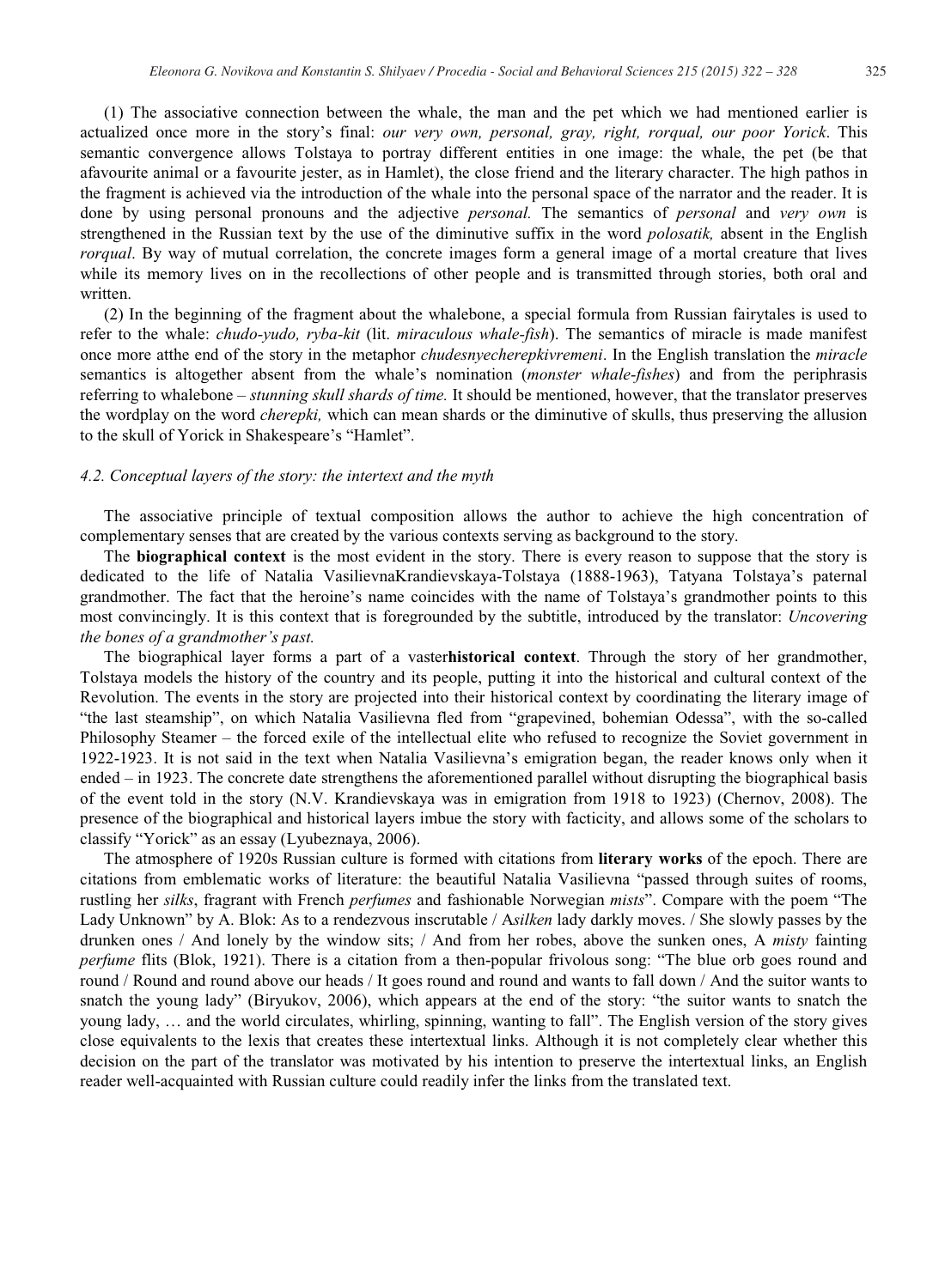Apart from the limited literary context of 1920s Russia, a powerful conceptual layer is formed by **world literature**, which is interwoven in the text both overtly and covertly. For instance, Maupassant's name provides the opportunity for the story to be read through the lens of the works by the French writer of the XIX century. It is known that Maupassant preferred the genre of the short story. He followed the principle of portraying the protagonists' acts instead of their thoughts or feelings. This principle is also at work in the story "Yorick". The whole of grandmother's life story is told through "facts" and "acts" in one sentence. The closing phrase of that passage can also be viewed as an intertextual manifestation: "To retell a life you need an entire life. We'll skip it." It can be viewed as the quintessence of Maupassant's famous passage: "To tell everything is out of the question; it would require at least a volume for each day to enumerate the endless, insignificant incidents which crowd our existence" (Maupassant, 1909).

The relationship between "Yorick" and Shakespeare's tragedy "Hamlet" is complex. The title of the story immediately sets up the Shakespearian background. We do not, however, find in the text of the translation any archaic lexemes that would underscore this background. What we find is an extended "graveyard" metaphor which manifests itself via a network of lexemes and phrases in the text, such as *a communal grave; the corpses of tiny objects; as the paper died, the hooks fell to the bottom of the grave; lived a radiant, short life; skull shards.* As Hamlet walks through the churchyard, uncovering various skulls, so the narrator in "Yorick" digs through the "graveyard" of buttons and other things. The whalebone she finds is a metonymical replacement for the whale, which, by way of mapping the jester's skull onto the whalebone, becomes the new "Yorick".

Tolstaya's monologue in her description of the whale, "poor Yorick", is parallel to Hamlet's monological description of Yorick, the king's jester. Note the enumerative character of Shakespeare's description: *"a fellow of infinite jest, of most excellent fancy; he hath borne me on his back a thousand times; ... Where be your gibes now? your gambols? your songs? your flashes of merriment".* Tolstaya's characterization bears a high degree of similarity: "*how he dove, how he wasn't on his guard; those baleens, those horny formations, those so-called whiskers or bones;poor Yorick, didn't even eat fish, he didn't wrong any fishermen, he lived a radiant, short life.* The tender attitude of the narrator towards the whale is consonant with that of Hamlet towards the jester. Another interesting parallel canbe traced in that Hamlet, at the end of his monologue, sends Yorick to a lady who uses paint to beautify herself. In Tolstaya's story, a part of Yorick-the-whale is taken to make a corset to make grandmother look more beautiful.

The biographical, historical and literary layers of the text highlight the fourth layer – the mythopoetical one. The actualization of the mythopoetical layer in literary texts enriches them with universal meanings by coordinating their textual worlds with universal mythical models and including them in the global cultural system.

1. For example, the tale of the grandmother's destiny can be read as a myth of a primal ancestor going through the ritual of initiation, a ritual of death and rebirth. It is the model the story follows: the protagonist crosses a body of water, visits the "other world" and comes back not only with a new appearance, but also with a new social status – Natalia Vasilievna is transformed from a young girl into a woman and a mother after she has been initiated into a new, post-Revolutionary society.

According to the mythopoetical code, by putting on a corset the heroine puts herself into the mouth of a monster (the Russian word for *whale*, *kit*, comes from the Greek  $\kappa \tilde{\eta} \tau \sigma_S$ , lit. *sea monster*). It is as though she was held between its whalebone teeth, but when she comes to Petrograd in a skirt, she is finally free. Interestingly, the same image of corset as the mouth of a monster can be found in the metanovel "The Glass Snail" by M. Pavic (Pavic, 2000; see the short story "Corset"). The time of writing of both stories is practically the same, which makes it difficult to tell whether the coincidence is due to intertextual influences or is a reflection of the general mythopoetical basis of the texts.

The mythopoetical motive of initiation correlates with the historical context of the story. In the 1920s, the intelligentsia were sentenced to be sent out of the country on the so-called "Philosophy Steamer". This sentence replaced the previous one, which had been the death penalty. Thus, the steamship journey is as sociatedwith going to the other world, or death.

The realization of traditional mythopoetical schemes in "Yorick" is complemented by allusions to particular cultural myths, such as the Ancient Greek myth about Aphrodite (*a decadent Aphrodite with a heavy knot of dark-*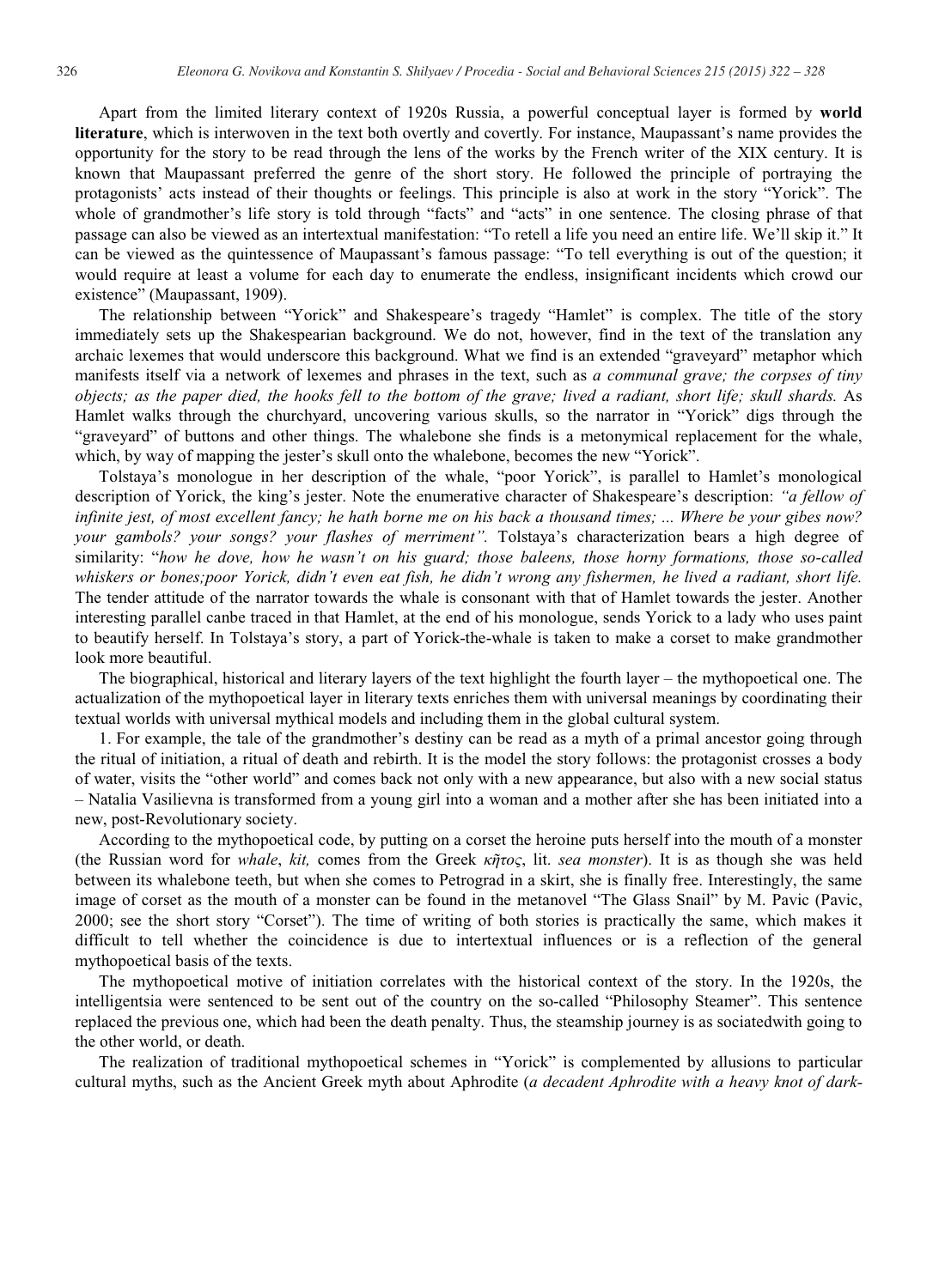*gold hair* – of grandmother) and the Middle Age Eastern European myth about the three whales that the world stands on (*it stands on three whales, and splits away from them*).

All the mythopoetical meanings that exist in the imagery of the story are fully preserved in the translation. It should be noted, however, that the myth about the three whales is not a universal one (Berezkin, 2007) and is virtually unknown to the English-speaking world. This is convergent with the absence of such an image in H. Melville's "Moby Dick" (Belikova, 2004). The translator uses word-for-word equivalents in the text, leaving it to the reader to explore the symbolic meaning. As a result, this particular mythopoetical meaning can only be perceived by a reader thoroughly familiar with Russian culture and folklore.

## **5. Conclusion**

In the course of our analysis we have discovered numerous literary meanings that form interwoven conceptual layers. The author rises up through the historical and cultural parallels from a biographical story to the philosophical problems of contemporary culture. This rise is manifested in the multi-layered structure of the text. The mythopoetical scheme of initiation – death and subsequent rebirth – serves as the general scheme for embodying all the literary meanings of the story.

The literary meanings of the different levels of abstraction are correlated in "Yorick" by the principle of association. The same principle lies at the foundation of the discourse structure of the story. The literary techniques used by Tolstaya are often based on metaphorical and metonymical mappings between both words (located both closely and distantly) and the senses of one word. When the senses between the English and the Russian words do not coincide, the translator uses the technique of putting together two English words that contain the necessary senses. By using this technique, the translator succeeds in keeping most of the connections in the discourse structure and in communicating the complex literary meanings that interact in the story.

The present approach to literary translation can be used in lessons and workshops that include translation practice. Before translating a literary text, the students will have to perform an analysis similar to the one in the current article. This analysis may also prove useful for the evaluation of an existing translation in terms of adequacy or equivalence. Their degree would depend on the similarity between the components of the original text and its translation. We believe that incorporating such an analysis into educational practice will improvethe quality of students' translations and increase students' awareness of textual complexities.

#### **Acknowledgements**

This research, carried out in 2015-2016, was supported by "The Tomsk State University Academic D.I. Mendeleev Fund Program" grant No 8.1.37.2015.

#### **References**

- Babenko, N.G. (2007). *Lingvo poetika russkoi literatury epohi postmoderna.* St-Petersburg: Publishing House of St-Petersburg University. [*Linguistic poetics of Russian literature at the age of postmodern*]. (Rus.)
- Belikova, E.V. (2004). *Miphopoetika romana G. Melvilla "Moby Dick, ili Belii Kit".*(Electronic version). URL: http://dlib.rsl.ru/viewer/01002661377#?page=1/Data check: 05/05/2015. [*Mythopoetics of the novel "Moby Dick, or the Whale" by H. Melville*]. (Rus.)

Berezkin,Yu.E. (2007). Tri kita: motivoporyzemli v evropeiskom folklore i ego vostochno aziatskie paralleli. *Studia ethnologica. 4,* 298-317. [Three whales: the motive of the Earth's foundation in European Folklore and its Eastern and Asian Parallels]. (Rus.)

- Biryukov, Yu. (2006). Krutitsa-vertitsa shar goluboi….*Rodina*,*8*.(Electronic version). URL:http://archive.today/20120903184523/www.istrodina.com/rodina\_articul.php3?id=1981&n=101/Data check: 05/05/2015.[*The blue orb goes round and round…*]. (Rus.)
- Chernov, A. (2008). *Shapka-nevedimka Natalii Krandievskoi.* (Electronic version). URL: http://krandievskaya.narod.ru/krandSTATIYA.htm/Data check: 05/05/2015. [*The invisibility cap of Natalia Krandievskaya*].
- Frolova,Ɍ.G. (2011). Poniatie metaforicheskogo stilya v sovremennoi proze. *Journal of St Petersburg, Series 9, Philology. Oriental studies. Journalism*.*2,* 69–78. [*Metaphorical style in contemporary prose*]. (Rus.)

Goscilo, H. (1996). *The Explosive World of Tatyana Tolstaya's Fiction*. M.E. Sharpe.